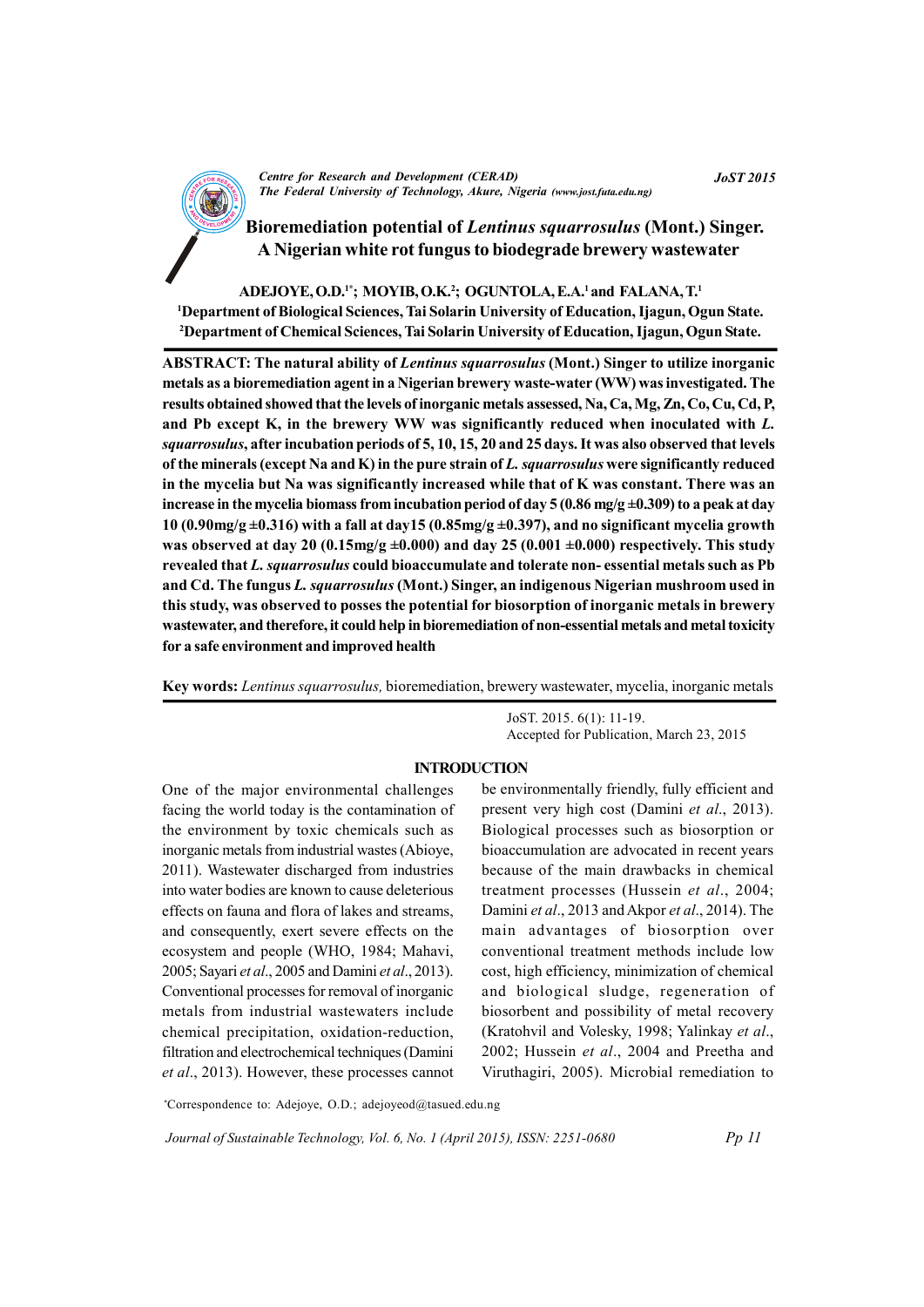reduce the concentration or toxicity of pollutants is an efficient and economical approach that has been successful in laboratory studies (Akpor et al., 2014). Lentinus squarrosulus (M) Singer is a highly priced edible indigenous Nigerian mushroom species (Nwanze et al., 2008; Adejoye et al., 2012). It belongs to the family of polyporaceae or lentinaceae (Fasidi and Kadiri 1995; Adejoye et al., 2009). Adejoye et al., 2012

recently reported the use of L. squarrosulus for human benefits and also its ability to produce exopolysaccharide important in medicine. The objective of this study is to assess the potential of Lentinus squarrosulus (Mont.) Singer, an indigenous Nigerian mushroom to utilize the inorganic metals composition of a Nigerian brewery wastewater.

# **MATERIALS AND METHODS**

### Waste water samples and preparation

One liter effluent sample was collected from Consolidated Brewery Nigeria Limited along Ijebu Ode-Epe express road, Ijebu-Ode, Ogun State, Nigeria, in a sterile plastic container, transported immediately to the laboratory and stored at  $4 \pm 2$ <sup>o</sup>C for use to avoid further degradation.

# Microorganism sample and culture conditions

The culture of *Lentinus squarrosulus* used was obtained from the laboratory of Biological Sciences Department, Tai Solarin University of Education. Ijagun, Ijebu-Ode, Ogun State, Nigeria. The culture was maintained on 4% malt extract agar medium at 22°C.

## **Experimental setup**

The effluent sample was apportioned into 18 aliquots of 30 ml and sterilized at 121°C for 15 min. Thereafter, the aliquot samples were maintained at ambient temperature  $(28 \pm 2^0C)$ . Fifteen of the parts of these portions were inoculated with 1.00 gm of L. squarrosulus and incubated for 5, 10, 15, 20 and 25 days. Each treatment was prepared in triplicate. Three controls were set up thus: sterilized effluent, pure strain of L. squarrosulus (positive control) and double distilled water (ddH<sub>2</sub>O) only (negative control).

## **Determination of mycelial biomass**

The fungus mycelia in the test samples were determined by measuring the dry weight of the

biomass yield. The mycelia from each sample was filtered through a mesh of 30mm pore size and washed with distilled water. The collected mycelial was filtered through a pre-weighted Whatman filter paper No. 1, after which freeze drying and weighing was repeated until a constant dry weight was obtained. The filtrate was collected and refrigerated at 4°C for determination of inorganic metal content.

#### Inorganic metal analysis

The mycelial mass of the fungus was analyzed for inorganic elements contents at the end of each incubation period. The filtrate after each harvest was also analyzed to determine the level of metallic element present. The three controls were also analyzed for inorganic elements contents. Levels of Na, Ca, K and Mg in each sample were determined using flame photometry (AOAC, 1998); Cu, Pb, Cd, Zn, and Co by atomic absorption spectrophotometry (AOAC, 1998); and P by colorimetric method (Murphy and Riley, 1962).

### Statistical analysis

The data obtained from this research were analysed using Statistics Analysis System (SAS 9.2) for precision measures, Analysis of Variance (ANOVA); Duncan Multiple Range Test using general linear model option, and correlation analysis was based on Pearson coefficient method.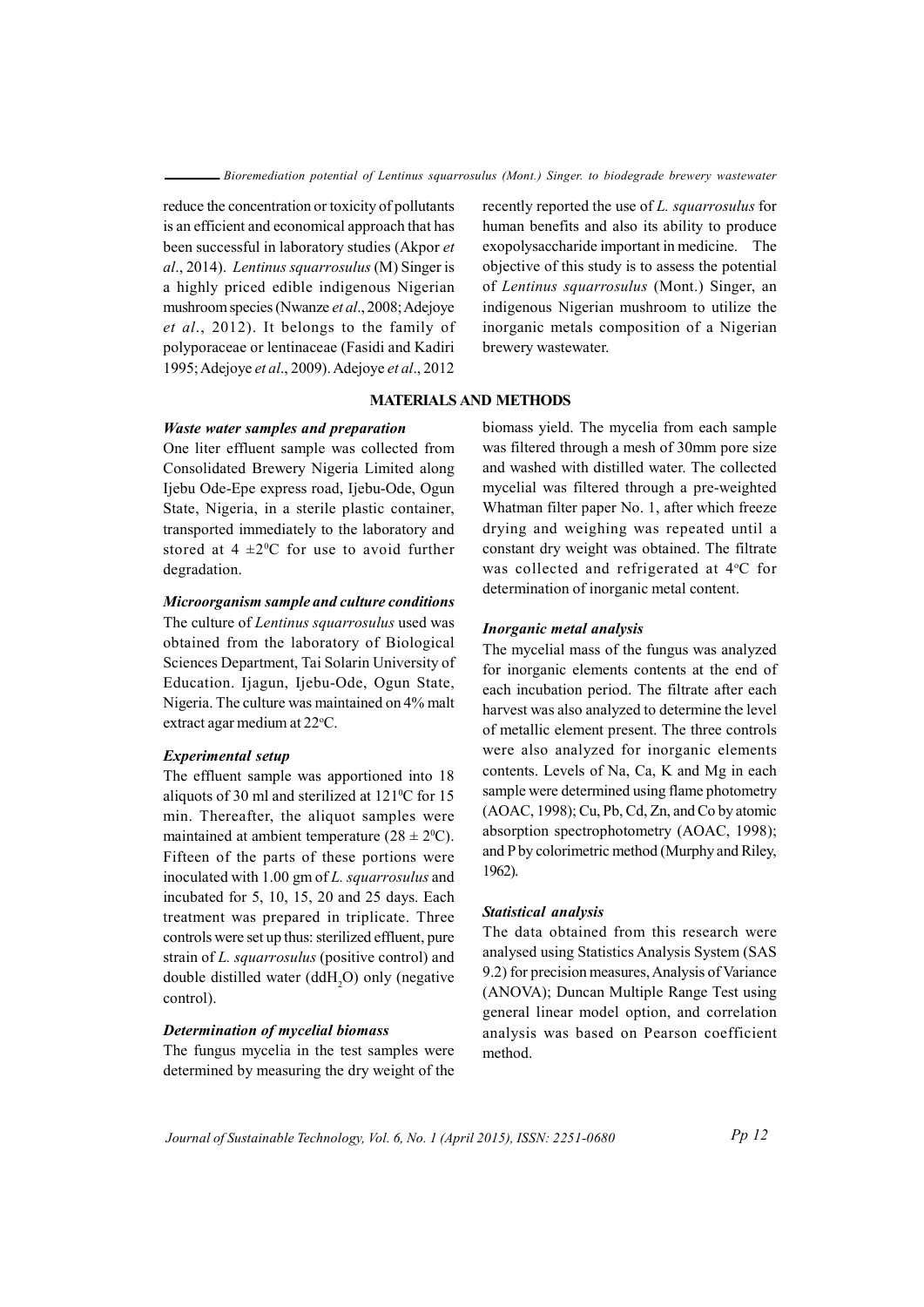### **RESULTS AND DISCUSSION**

The obtained results showed that both the essential and non-essential metals were present in the brewery waste water, pure strain of  $L$ . squarrosulus, mycelia and distilled water at varying levels (Table 1). The present results support that industrial processes generate large amounts of liquid effluent containing metals such as copper, cadmium, chromium and zinc (Veglio) et al., 2003). All the assessed samples contained Na at high level followed by K and Ca while the level of P was the least, except in the negative control (Table 1). The decreasing order of the abundance of the minerals across the samples was as follows  $Na > K > Ca > Zn > Mg > Cu >$  $Co > Pb > Cd > P$ , with a little variation after Cu, among the samples  $(p<0.05)$ . The observed results might indicate the abundance of the essential minerals (Na, K and Ca, Zn, Mg, Cu and Co) among the assessed metals, the order of their requirement for metabolic processes and their availability in nature. The analysis of variance results showed a very highly significant variation of these various inorganic metals among the different sample materials. The highest amounts of each of Na, K, Ca, Mg, Zn, Cu, Co, Pb, and Cd were obtained in mycelia biomass, filtrate, effluent and the pure strain respectively. The least quantities of these elements were obtained in the pure strain, mycelia biomass and filtrate. From these results, it was observed pure strain of L. squarrosulus had the highest levels in six out of the ten assessed metals (Mg, Cu, Zn, Pb and Cd). These results, therefore, indicated natural bioaccumulation of inorganic metals by L. squarrosulus and their importance in its metabolic life processes which is in agreement with the findings of Chadrasekaran and Rajkannan (2003), and also, perhaps its ability to resist and survive their toxicity during bioaccumulation. Duncan multiple range tests (DMRT) based on general linear model showed a significant difference  $(P<0.05)$  among the

various samples and placed the samples in different groups as depicted in Table 2.

Duncan multiple range test categorized the samples into different classes based on the significant mean difference (Table 2). When the results obtained for the different filtrates were compared, it was observed that the levels of both the essential (except K) and non-essential metals assesses in the effluent were significantly reduced  $(P<0.05)$  in the filtrate (Fig. 1a), indicating that metal ions uptake by  $L$ . squarrosulus were being utilized for metabolic life process to obtain mycelia biomass. The higher level of K found in the filtrate could not be accounted for because of the lower level obtained  $(0.39mg/g)$  for both the effluent and the pure strain, which was overshoot in the filtrate  $(0.71 \text{ mg/g})$ . The results also revealed that the levels of the assessed metals (except Na and K) in the pure strain of  $L$ , squarrosulus were significantly reduced ( $P<0.05$ ) in the mycelia, Na was significantly increased in the mycelia but that of K was statistically non-significant  $(P<0.05)$  and were almost the same amount (Fig. 1b). The reduced values of the metals in the L. *squarrosulus* could be a result of their use up for the production of the mycelia biomass while Na and K, as macro-essential metals, are required in large quantity, and were bioaccumulated for further use in maintaining the mycelia metabolic life processes, but K was required in a less reduced amount than Na. The report of Banerjee et al., (2007) supported the present findings that wastewater from industries contained trace metal which are directly or indirectly involved in all aspects of microbial growth. Gnanadoss and Jebapriya, 2013 and Bayramoglu et al., 2003 have also reported that white rot fungi have abilities to accumulate metals from industrial wastewater The L. squarrosulus used in this study was therefore, able to bioabsorp the minerals in the effluent and utilized them for its metabolic processes and further bioaccumulated Na for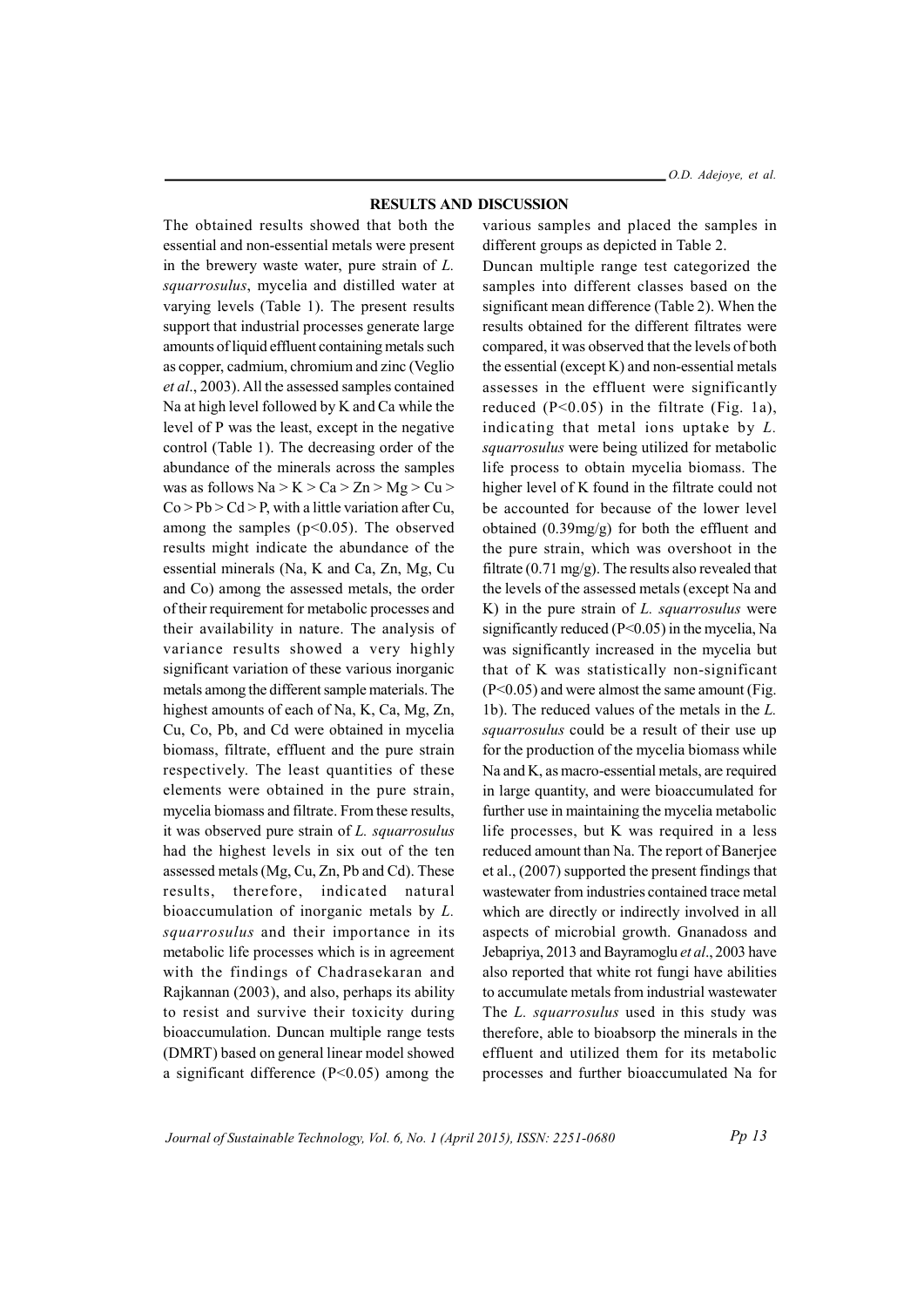Bioremediation potential of Lentinus squarrosulus (Mont.) Singer. to biodegrade brewery wastewater

| <b>Samples</b> | Inorganic    | Mean             | <b>Standard</b>  | <b>Standard</b>          | Coefficient       | Range            | Minimum          | Maximum           |
|----------------|--------------|------------------|------------------|--------------------------|-------------------|------------------|------------------|-------------------|
|                | metals       | (mg/g)           | deviation        | $error(\pm)$             | of variation      | $\overline{2.1}$ | 0.45             |                   |
| Effluent       | Na           | 1.5000           | 1.48             | 1.05                     | 98.99             |                  |                  | $\overline{2.55}$ |
|                | K<br>Ca      | 0.3900<br>0.0100 | 0.0283<br>0.0002 | 0.02<br>0.02             | 7.2524<br>1.6288  | 0.04<br>0.0002   | 0.37<br>0.0099   | 0.41<br>0.0101    |
|                | $\mathbf{P}$ |                  | 0.0001           |                          |                   | 0.0001           |                  |                   |
|                | Mg           | 0.0003<br>0.0053 | 0.00             | 0.01<br>$\boldsymbol{0}$ | 22.6274<br>0.6677 | $\boldsymbol{0}$ | 0.0002<br>0.0053 | 0.0003<br>0.0053  |
|                | Cu           | 0.0042           | $\boldsymbol{0}$ | $\boldsymbol{0}$         | 1.0174            | 0.0001           | 0.0041           | 0.0042            |
|                | Zn           | 0.0053           | $0.00\,$         | $\boldsymbol{0}$         | 0.6615            | $\boldsymbol{0}$ | 0.0053           | 0.0054            |
|                | Co           |                  | 0.0001           | $0.01\,$                 | 2.3823            | 0.0001           | 0.0032           | 0.0033            |
|                | Pb           | 0.0033<br>0.0031 | 0.00             | $\boldsymbol{0}$         | 0.6767            | $\mathbf{0}$     | 0.0031           | 0.0032            |
|                | Cd           | 0.0019           | 0.0001           | 0.01                     | 3.009             | 0.0001           | 0.0018           | 0.0019            |
|                | Na           | 0.5800           | 0.0141           | 0.01                     | 2.4383            | 0.02             | 0.57             | 0.59              |
|                | K            | 0.3900           | 0.0141           | 0.01                     | 3.6262            | 0.02             | 0.38             | 0.4               |
|                | Ca           | 0.0085           | $\boldsymbol{0}$ | $\boldsymbol{0}$         | 0.3339            | $\boldsymbol{0}$ | 0.0085           | 0.0085            |
|                | $\mathbf{P}$ | 0.0003           | $\boldsymbol{0}$ | $\boldsymbol{0}$         | 4.2855            | $\boldsymbol{0}$ | 0.0003           | 0.0003            |
|                | Mg           | 0.0062           | $\boldsymbol{0}$ | $\boldsymbol{0}$         | 0.6899            | 0.0001           | 0.0061           | 0.0062            |
| Pure           | Cu           | 0.0050           | 0.0001           | 0.0001                   | 1.5418            | 0.0001           | 0.005            | 0.0051            |
| strain         | Zn           | 0.0062           | $\boldsymbol{0}$ | $\boldsymbol{0}$         | 0.3435            | $\boldsymbol{0}$ | 0.0062           | 0.0062            |
|                | Co           | 0.0031           | $\boldsymbol{0}$ | $\boldsymbol{0}$         | 0.2248            | $\boldsymbol{0}$ | 0.0031           | 0.0032            |
|                | Pb           | 0.0036           | 0.0001           | $\boldsymbol{0}$         | 1.7507            | 0.0001           | 0.0036           | 0.0037            |
|                | Cd           | 0.0020           | $\boldsymbol{0}$ | $\boldsymbol{0}$         | 1.0741            | $\boldsymbol{0}$ | 0.002            | 0.002             |
|                | Na           | 1.6653           | 0.2015           | 0.0475                   | 12.0995           | 0.75             | 1.35             | 2.1               |
|                | $\rm K$      | 0.4156           | 0.1026           | 0.0242                   | 24.696            | 0.42             | 0.17             | 0.59              |
|                | Ca           | 0.0032           | 0.0005           | 0.0001                   | 14.4768           | 0.0017           | 0.0025           | 0.0042            |
|                | $\mathbf{P}$ | 0.0001           | $\boldsymbol{0}$ | $\boldsymbol{0}$         | 69.8137           | 0.0002           | $\boldsymbol{0}$ | 0.0002            |
| Mycelia        | Mg           | 0.0017           | 0.0002           | $\boldsymbol{0}$         | 11.0972           | 0.0007           | 0.0013           | 0.002             |
|                | Cu           | 0.0010           | 0.0003           | 0.0001                   | 25.5088           | 0.001            | 0.0005           | 0.0015            |
|                | Zn           | 0.0020           | 0.0002           | $\boldsymbol{0}$         | 8.3346            | 0.0005           | 0.0017           | 0.0022            |
|                | Co           | 0.0007           | 0.0002           | $\boldsymbol{0}$         | 28.3008           | 0.0006           | 0.0003           | 0.0009            |
|                | Pb           | 0.0002           | 0.0001           | $\boldsymbol{0}$         | 27.0952           | 0.0002           | 0.0001           | 0.0003            |
|                | Cd           | 0.0001           | 0.0001           | $\boldsymbol{0}$         | 36.4964           | 0.0002           | $\boldsymbol{0}$ | 0.0002            |
|                | Na           | 0.6567           | 0.148            | 0.027                    | 22.5328           | 0.6              | 0.35             | 0.95              |
|                | $\rm K$      | 0.7080           | 0.1751           | 0.032                    | 24.7364           | 0.79             | 0.16             | 0.95              |
|                | Ca           | 0.0079           | 0.0009           | 0.0002                   | 11.8564           | 0.0034           | 0.0066           | 0.0099            |
|                | $\mathbf{P}$ | 0.0001           | $\boldsymbol{0}$ | $\boldsymbol{0}$         | 25.056            | 0.0002           | 0.0001           | 0.0002            |
|                | Mg           | 0.0030           | 0.0006           | 0.0001                   | 18.8517           | 0.0027           | 0.0015           | 0.0042            |
|                | Cu           | 0.0029           | 0.0007           | 0.0001                   | 23.1038           | 0.0021           | 0.0019           | 0.004             |
| Filtrate       | Zn           | 0.003            | 0.0005           | 0.0001                   | 14.0796           | 0.0017           | 0.003            | 0.0047            |
|                | Co           | 0.0024           | 0.0006           | 0.0001                   | 25.1499           | 0.0018           | 0.0014           | 0.0033            |
|                | Pb           | 0.0022           | 0.0002           | $\boldsymbol{0}$         | 9.7577            | 0.0008           | 0.0019           | 0.0027            |
|                | Cd           | 0.0016           | 0.0002           | $\boldsymbol{0}$         | 10.9205           | 0.0007           | 0.0013           | 0.002             |
|                | $\rm Na$     | 1.0250           | 0.0224           | 0.0091                   | 2.1815            | 0.05             | 1                | 1.05              |
|                | $\rm K$      | 0.4917           | 0.0232           | 0.0095                   | 4.7117            | 0.07             | 0.46             | 0.53              |
|                | Ca           | 0.0094           | 0.0003           | 0.0001                   | 3.1683            | 0.0006           | 0.0091           | 0.0098            |
|                | P            | 0.0003           | $\boldsymbol{0}$ | $\boldsymbol{0}$         | 6.2012            | 0                | 0.0002           | 0.0003            |
|                | Mg           | 0.0045           | 0.0001           | $\boldsymbol{0}$         | 2.1758            | 0.0003           | 0.0044           | 0.0047            |
| Control        | Cu           | 0.0041           | 0.0001           | $\boldsymbol{0}$         | 1.8517            | 0.0002           | 0.004            | 0.0041            |
|                | Zn           | 0.0054           | 0.0000           | $\boldsymbol{0}$         | 0.8789            | 0.0001           | 0.0054           | 0.0055            |
|                | Co           | 0.0028           | 0.0001           | $\boldsymbol{0}$         | 2.5954            | 0.0002           | 0.0027           | 0.0028            |
|                | Pb           | 0.0031           | 0.0000           | $\boldsymbol{0}$         | 1.038             | 0.0001           | 0.003            | 0.0031            |
|                | L.J          | 0.0018           | $\Omega$         | $\Omega$                 | 1,326             | 0.0001           | 0.0018           | 0.0019            |

Table 1: Descriptive statistics of assessed minerals in the effluent, Lentinus squarrosulus, cultured filtrate, and harvested mycelia

Journal of Sustainable Technology, Vol. 6, No. 1 (April 2015), ISSN: 2251-0680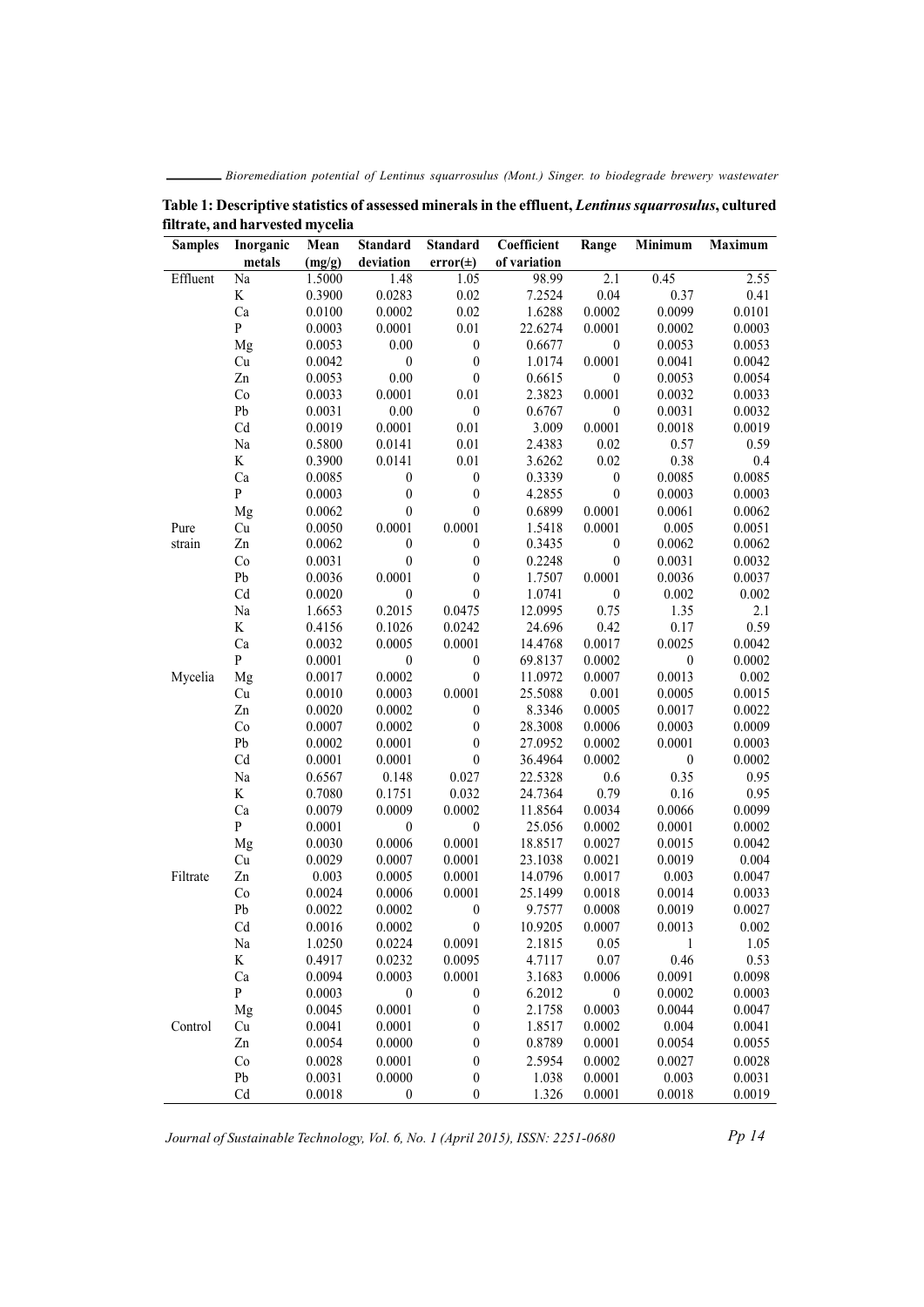|                | <b>Variation among samples</b>            |           |                |               |               |               |           |    |                |                |  |
|----------------|-------------------------------------------|-----------|----------------|---------------|---------------|---------------|-----------|----|----------------|----------------|--|
| <b>Samples</b> | <b>Inorganic metals</b>                   |           |                |               |               |               |           |    |                |                |  |
|                | N <sub>a</sub>                            | K         | Mg             | Ca            | P             | Pb            | Zn        | Cu | C <sub>0</sub> | C <sub>d</sub> |  |
| Control        | B                                         | B         | C              | BA            | B             | B             | B         | B  | BA             | A              |  |
| Effluent       | A                                         | В         | В              | A             | B             | B             | В         | B  | A              | A              |  |
| filtrate       | C                                         | A         | D              | $\mathcal{C}$ | C             | $\mathcal{C}$ | C         | C  | B              | B              |  |
| Pure strain    | C                                         | В         | A              | BC            | A             | A             | A         | A  | ΒA             | A              |  |
| Mycelia        | A                                         | В         | E              | D             | D             | D             | D         | D  | C              | C              |  |
|                |                                           |           |                |               |               |               |           |    |                |                |  |
| Day            | <b>Variation among Incubating periods</b> |           |                |               |               |               |           |    |                |                |  |
| $\bf{0}$       | A                                         | B         | A              | A             | A             | A             | A         | A  | A              | A              |  |
| 5              | A                                         | <b>BA</b> | CD             | B             | $\mathcal{C}$ | B             | C         | B  | B              | B              |  |
| 10             | A                                         | BA        | CD             | B             | $\mathcal{C}$ | B             | C         | В  | B              | B              |  |
| 15             | A                                         | B         | D              | B             | $\mathcal{C}$ | B             | C         | B  | B              | B              |  |
| 20             | A                                         | A         | C <sub>B</sub> | BA            | CB            | A             | <b>CB</b> | B  | B              | A              |  |
| 25             | A                                         | BA        | В              | BA            | B             | A             | B         | B  | В              | BA             |  |

Table 2: Significant variation of minerals among effluent, L. squarrosulus, cultured filtrate, harvested mycelia and incubating periods based on Duncan multiple range test<sup>+</sup>

The variation observed was highly significant at  $p$  d" 0.0005,

†Duncan multiple range test grouped the parameters based on separation of means, different letters were assigned to parameters if there are significant difference in their means but parameters with the same letters are not significant different in their means





Fig. 1c. Comparison level of metals in brewery effluent, L. squarosulus and control

\* Multiplied the value by a factor of 100, † Distill water without inoculum

Journal of Sustainable Technology, Vol. 6, No. 1 (April 2015), ISSN: 2251-0680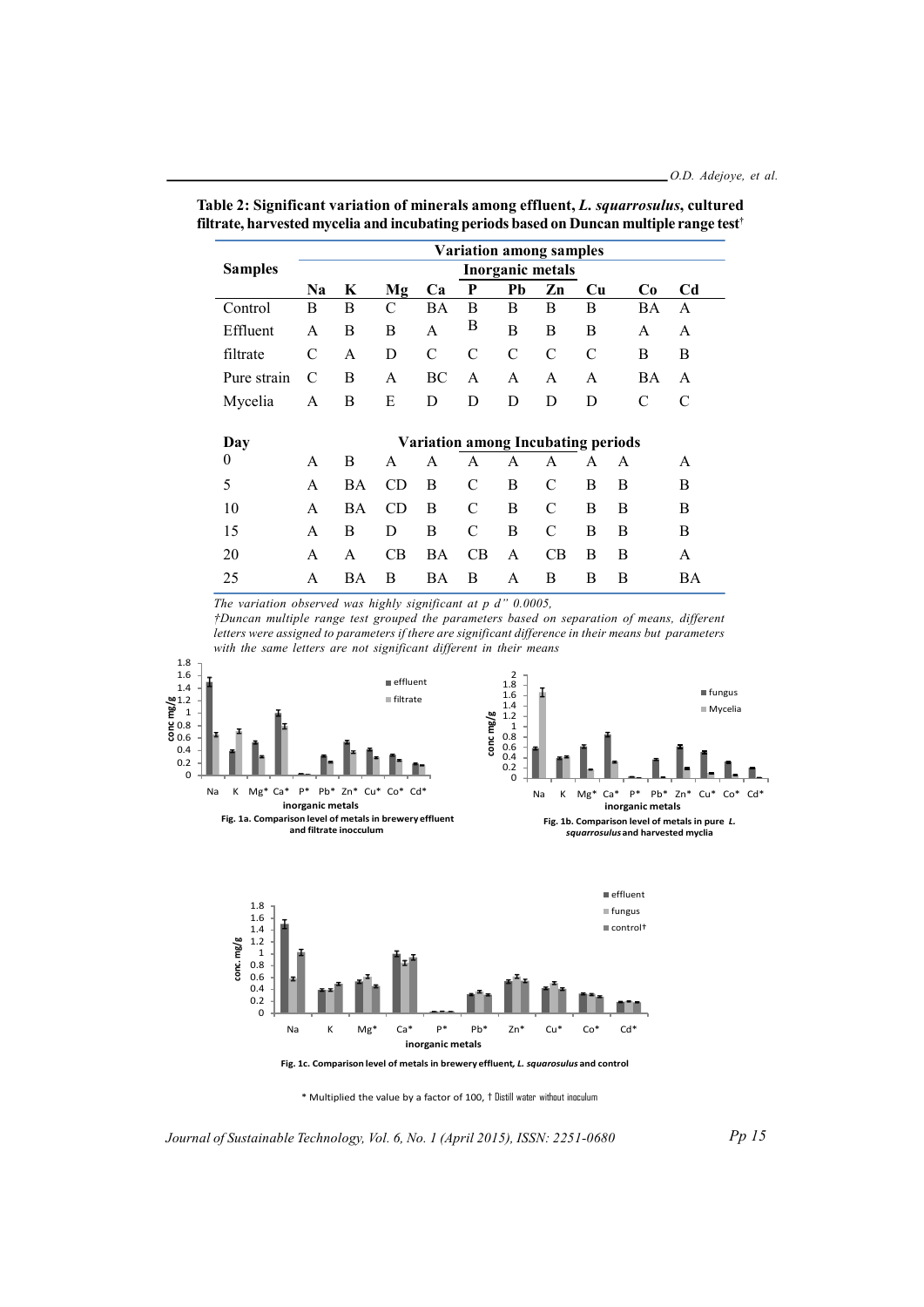possible cell functions in mycelia growth. This present study further supports the report of Yetis et al., (2006) that higher absorption of macronutrients by white rot fungi is necessary for metabolic activities and cell building.

The mean concentrations obtained showed that the levels of Na, Mg, Ca, and Co were significantly higher in the effluent than the negative control while the levels of K, Cd, Cu, P, Pb and Zn were not significantly different (Fig. 1c). This result indicated the importance of Na, Mg, Ca and Co in brewing industries and as byproducts. In addition, Na pellet is a known for buffering brewing waste water, as a treatment to obtain a neutral pH, before discharge, in other to minimize its hazardous effect on aquatic lives. The insignificant levels of K, Cd, Cu, Pb, and Zn in the brewing wastewater when compared with the control could be because of pre-treatment of the waste water before its discharge. It was also observed that the respective amounts of Mg, P, Pb, Zn, and Cu were higher in the pure strain of L. squarrosulus than the control while Na and Ca were significantly higher  $(P<0.05)$  in control than the pure strain but with no significant difference ( $P<0.05$ ) for K, Co and Cd (Fig 1c). This observation indicates that L. squarrusolus do bioaccumulate some micro essential metals such as Mg and Zn for normal cell functions; has enough K, Ca and Co that is required for its life processes and could tolerate high levels of Pb and Cd that pass through the free access gate, but requires large amount of Na from external sources. In confirming this, it was observed that the amount of Na was higher in the effluent than the pure strain but



Fig. 2a. Trend in mycelial biomass over incubation period



Journal of Sustainable Technology, Vol. 6, No. 1 (April 2015), ISSN: 2251-0680

Pp 16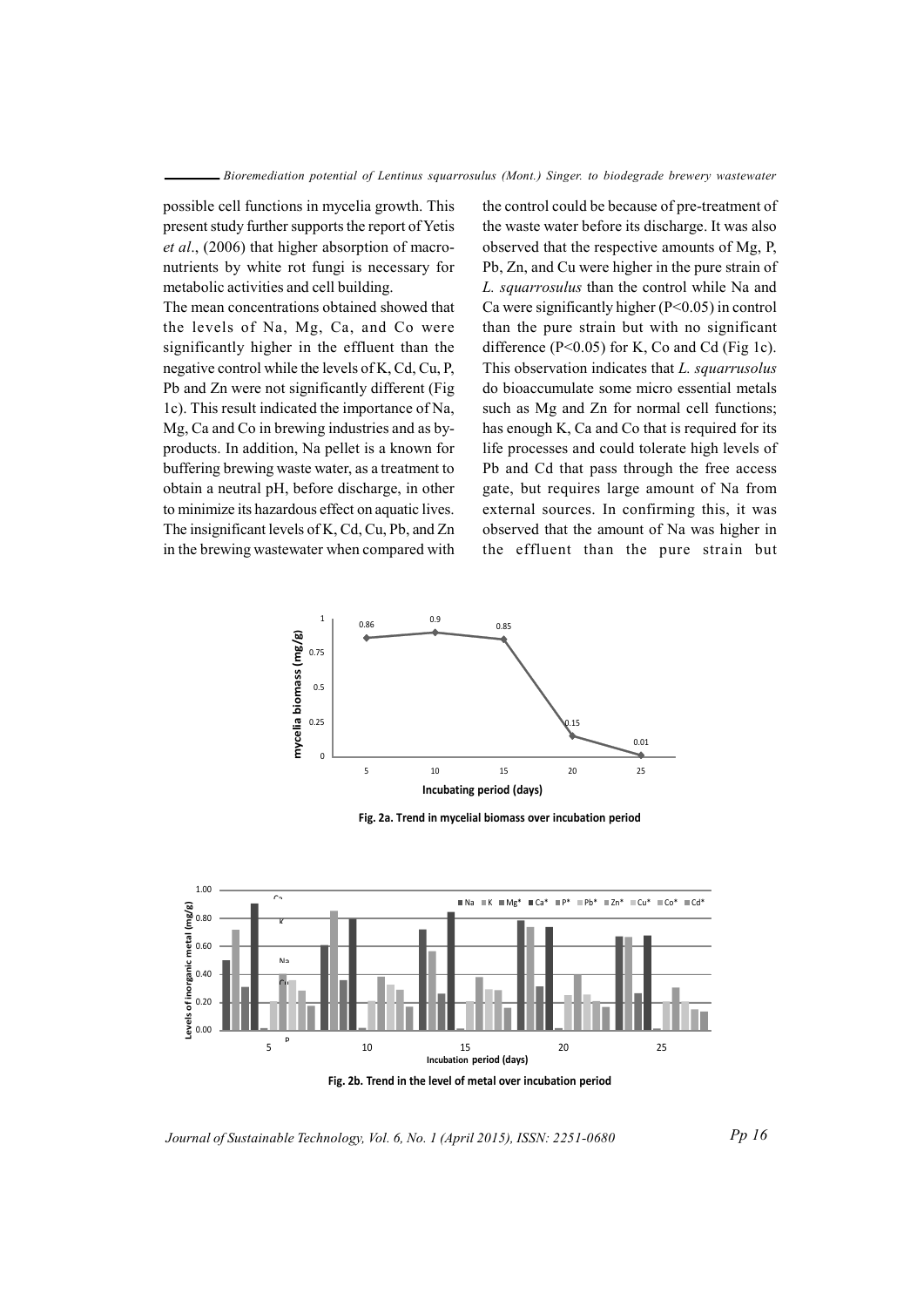bioaccumulated in the mycelia as shown in fig. 1c. Therefore, L. squarrosulus took up a lot of Na from the effluent and bioaccumulated it in the mycelia for further cell functions. In addition, Na is known to function as an electrolyte in signal transduction in cells. Hence, the importance of Na and its required large quantity in L. squarrosulus for proper cell functions is highlighted in the present study.

The amount of harvested mycelia biomass at day 5, 10, 15, 20 and 25 were  $0.86 \pm 0.309$  mg/g;  $0.90 \pm 0.316$  mg/g;  $0.85 \pm 0.307$  mg/g;  $0.15 \pm 0.000$ mg/g and  $0.01 \pm 0.000$  mg/g respectively. These results showed that nutrients in the wastewater from the examined brewery supported the growth of L. squarrosulus at day 5 to 10 days however a significant reduction in mycelial biomass was observed at day 20 and 25 (Fig.2). The present observation agreed with many reported findings that essential metals such as K, Na, Mg, Ca, Mn, Fe, Cu, Ni, Co, Zn and Mo are required but become toxic at very high concentration (Bayramoglu et al., 2003). This was further explained by Chadrasekaran and Rajkannan,  $(2003)$  and Nilanjana *et al.*,  $(2008)$  that excess metal concentration interferes with fungal metabolic activities. In general, living cells are subjected to toxic effect of heavy metals, which perhaps, could result into cell death. Perhaps, the observed reduction in mycelial biomass at day 20 and 25 could be as a result of long exposure to the metals in the medium, which bioaccumulation, interfered with mycelial cell function, became toxic and retarded the mycelial growth (Nilanjana et al., 2008)

However, based on the correlation analysis using Pearson coefficient method, it was revealed that incubating period was inversely correlated with the levels of Ca, Zn, Cu, Co, and Cd in the filtrate but positively with Na while the relationship with Mg, K, P and Pb was not significant (Table 3). Therefore, in the filtrate, as the incubating period increased, the level of Na increased but those of Mg, Ca, Zn, Cu, Co and Cd decreased (the actual trend is shown in Fig. 2b). This means that at increasing incubating period there was a depletion in the levels of Ca, Zn, Co, Cu and Cd available for further cell functions in mycelia growth, which led into reduced biomass of mycelia after day  $10(0.90 \text{ mg/g with no significant})$ weight at day 20  $(0.15mg/g)$  and day 25  $(0.010mg/g)$ . Therefore, the observed reduction of mycelia growth after a peak at 10 days could be explained by the depletion of the minerals in the filtrate rather than the toxicity that could be from high concentration of metals in the filtrate. Correlation analysis showed that Na was inversely correlated with the rest of minerals; K was correlated with Ca, Pd, Co and Cd but not with Mg, P, Zn, and Cu; while the rest of the minerals were highly significant with one another  $(Table 3)$ .

### **CONCLUSION**

The fungus L. squarrosulus was able to utilize Na, K, Ca, Mg, Zn, P, Pb, Cu, Co and Cd in the brewery waste water for its metabolic life processes, thereby reducing their concentration levels and any further contamination/toxicity that might have resulted from the discharge of the wastewater into water bodies or its application on farm lands. Therefore, L. squarrosulus could be use as a bioremediation

agent for brewery wastewater. In addition, the brewery wastewater could not support the growth of L. squarrosulus at day 20 and 25 due to the depletion of the minerals in the filtrate with increasing incubating period, indicating that the concentration of the metals in the waste is not high enough to cause metal toxicity and might partly be due to possible pretreatment of the wastewater.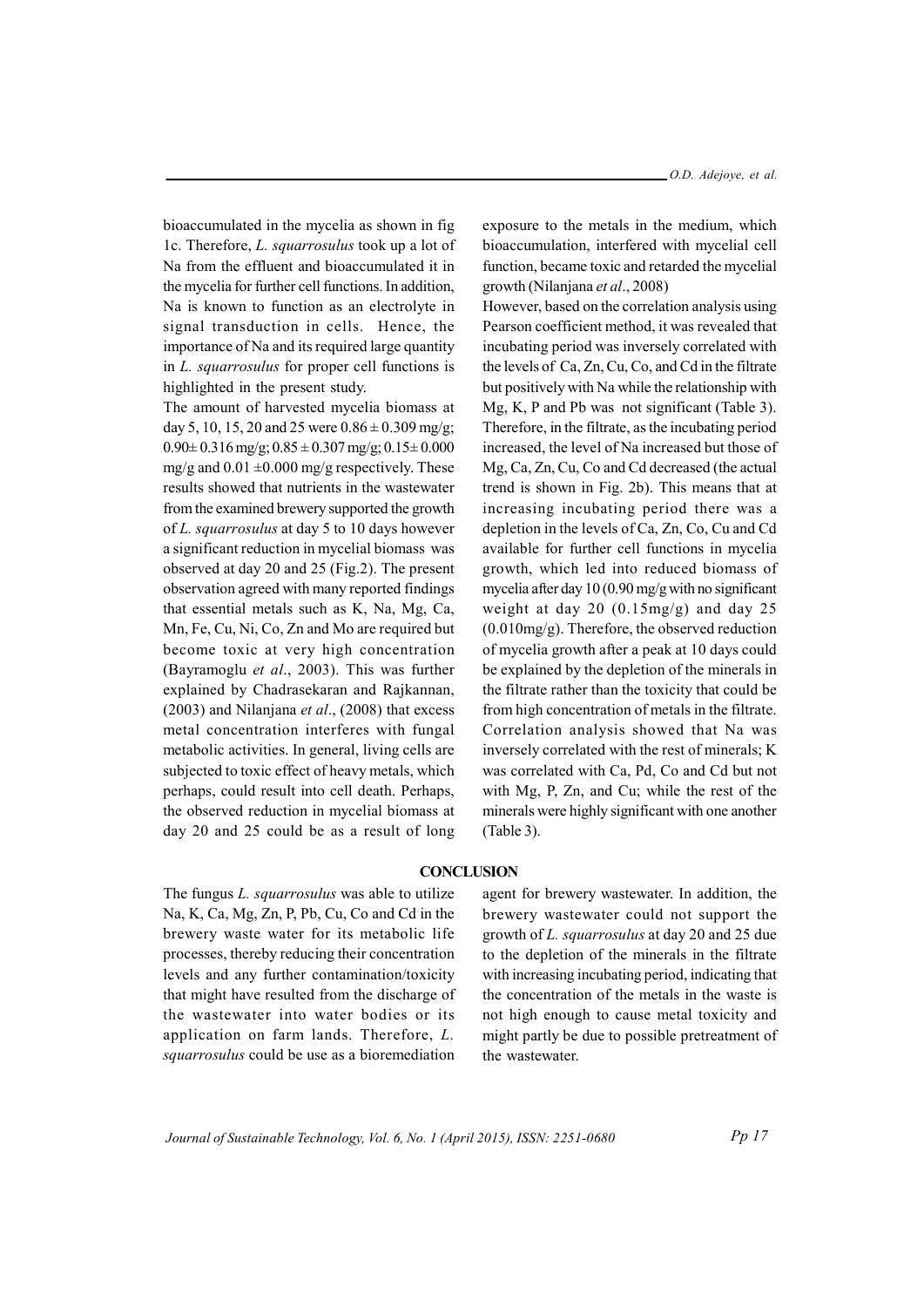Bioremediation potential of Lentinus squarrosulus (Mont.) Singer. to biodegrade brewery wastewater

Table 3: The correlation among incubating period and the assessed minerals among effluent, L. squarrosulus, cultured filtrate, and harvested mycelia

|                | Na                                                                   | K          | Mg       | Ca         | P         | Pb         | Zn        | Cu         | Co         | C <sub>d</sub> |  |
|----------------|----------------------------------------------------------------------|------------|----------|------------|-----------|------------|-----------|------------|------------|----------------|--|
| Na             | 1.00                                                                 | $-0.62***$ | $-0.31*$ | $-0.60***$ | $-0.31*$  | $-0.57***$ | $-0.44**$ | $-0.50***$ | $-0.59***$ | $-0.70***$     |  |
| K              |                                                                      | 1.00       | ns       | $0.42**$   | ns        | $0.33**$   | ns        | ns         | $0.38**$   | $0.49***$      |  |
| Mg             |                                                                      |            | 1.00     | $0.80***$  | $0.84***$ | $0.86***$  | $0.90***$ | $0.85***$  | $0.75***$  | $0.77***$      |  |
| Ca             |                                                                      |            |          | 1.00       | $0.70***$ | $0.92***$  | $0.88***$ | $0.90***$  | $0.93***$  | $0.95***$      |  |
| P              |                                                                      |            |          |            | 1.00      | $0.81***$  | $0.83***$ | $0.79***$  | $0.68***$  | $0.71***$      |  |
| Pb             |                                                                      |            |          |            |           | 1.00       | $0.93***$ | $0.91***$  | $0.87***$  | $0.95***$      |  |
| Zn             |                                                                      |            |          |            |           |            | 1.00      | $0.93***$  | $0.85***$  | $0.87***$      |  |
| Cu             |                                                                      |            |          |            |           |            |           | 1.00       | $0.93***$  | $0.88***$      |  |
| C <sub>0</sub> |                                                                      |            |          |            |           |            |           |            | 1.00       | $0.92***$      |  |
|                | Correlation of incubating period (day) with minerals in the filtrate |            |          |            |           |            |           |            |            |                |  |
| Day            | $0.50**$                                                             | ns         | $-0.35*$ | $-0.78***$ | ns        | ns         | $-0.5**$  | $-0.81***$ | $-0.83***$ | $-0.66***$     |  |
| $\ast$         | $Sianification \star n \times 0.5$                                   |            |          |            |           |            |           |            |            |                |  |

Significant at  $p<0.5$  $**$ 

significant at  $p < 0.01$ 

 $***$ significant at  $p < 0.001$ 

not significant  $n_{\rm S}$ 

## **REFERENCES**

Abioye, O. Peter (2011). Biological Remediation

- of Hydrocarbon and Heavy Metals Contaminated Soil, Soil Contamination, MSc Simone Pascucci (Ed.), ISBN: 978-953-307-647-8, InTech,. Available from: http:// www.intechopen. com/books/soilcontamination/biological-remediation-ofhydrocarbon-and-heavymetalscontaminated-soil.
- Adejove, O.D., Awotona, F. E and Masewonrun, A. O. (2009). Growth and yield of Lentinus squarrosulus (Mont.) Singer a Nigerian edible mushroom as affected by supplements . Advances In Food Sciences,  $31(4):214-217.$
- Adejoye, O.D., Moyib, O.K and Eso, A.O. (2012). Production of exopolysaccharide and fungus biomass by a Nigerian edible mushroom Lentinus squarrosulus (Mont.) Singer under varying submerged culture conditions. Advances In Food Sciences,  $34(2): 111-117.$
- Akpor, O. B., Ohiobor, G. O and Olaolu, T. D. (2014). Heavy metal pollutants in waste water effluents: Sources, effects and remediation. Adevances In Bioscience and Bioengineering. 2(4): 37-43.
- AOAC. (1998). Official methods of analysis. Association of official Analytical Chemist. Washington, D.C. 227-228, 275-276.
- Banerjee, T. D., Middleton, F and Faraone, S.V. (2007). Environmental risk factors for attention -deficit hyperactivity disorder. Acta Paediatrica, 96(9): 1269-1274. DOI: 10.1111/j.1651-2227.2007.00430.x
- Bavramoglu, G., Bektas, S and Yakup, A. M. (2003). Biosorption of heavy metals ions on immobilized white-rot fungus Trametes versicolor. Journal of Hazardous Materials, 101:285-300
- Chadrasekaran, N and Rajkannan, B (2003). Nature and characteristic of sewage effluents of Tamil Nadu. Madras Agriculture Journal, 90: 124 - 128.

Journal of Sustainable Technology, Vol. 6, No. 1 (April 2015), ISSN: 2251-0680